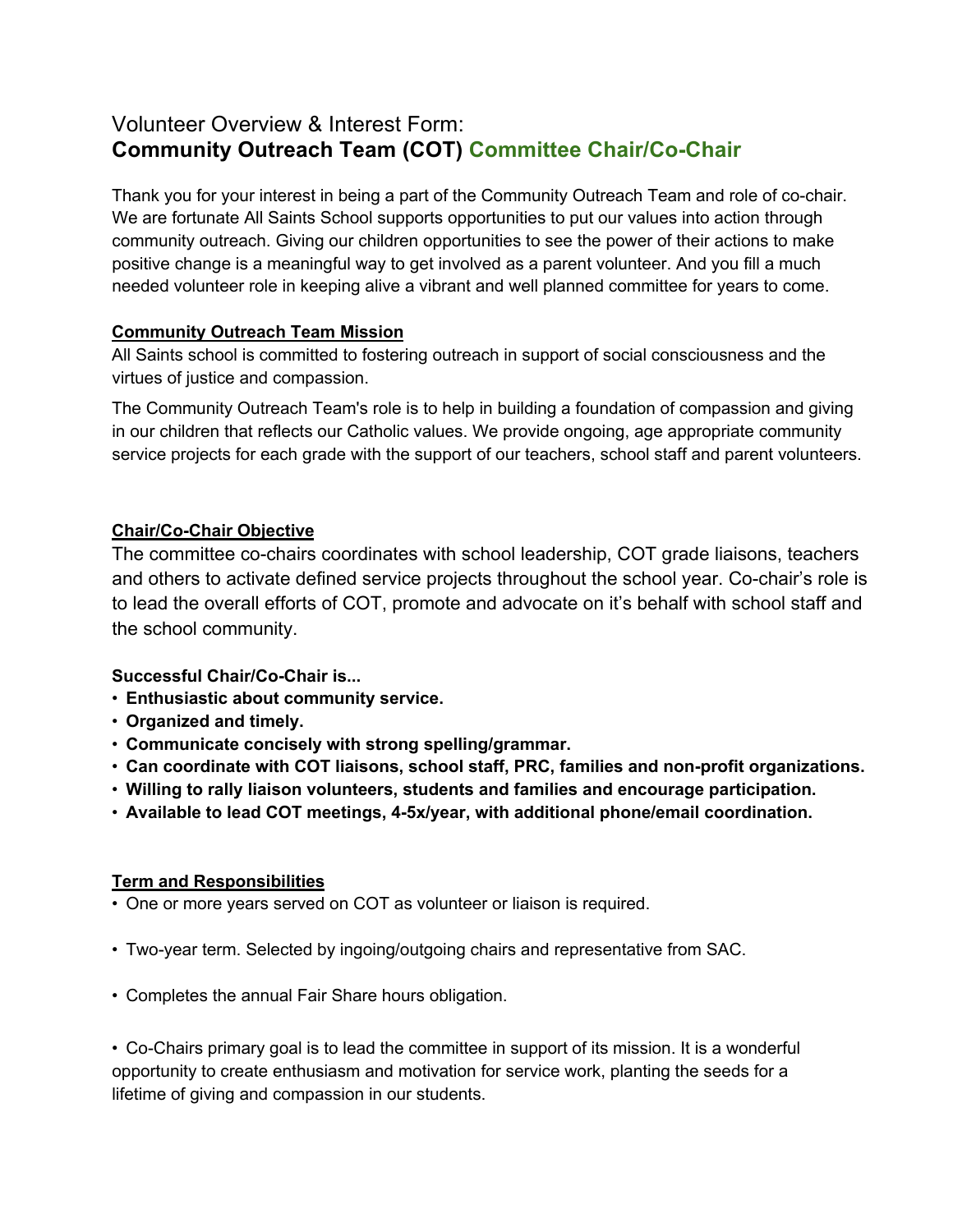- Promote Community Outreach Team's presence and service work:
- Build awareness with students and families of needs in our community and the variety of organizations that support those needs.
- Build awareness and active participation in service work to help achieve successful school evaluations and accreditation with the Archdiocese.
- Create awareness to support marketing efforts of school enrollment and recruitment of new families to the All Saints community.

• Work with School Advisory Committee (SAC) in how COT can support All Saints strategic plan and overall school mission. Provide SAC updates and progress throughout the year.

• Schedule, create agendas and lead 4-5 committee meetings with grade liaisons and a school staff representative. Meeting schedule is set at the start of the term/school year. Meetings are typically scheduled every two months during the school year and are approximately one hour long in the morning on a school day. (8:30am, after drop-off in school Pavilion.)

• Collaborate with liaisons on their defined grade project, which are repeated each year. Chair/cochairs share the project plan, timing, non-profit contact information and sample emails and flyers that can be used to support their efforts. Chair/co-chairs support liaisons for any needs or concerns throughout the project and term.

- Collect, update/edit and/or create documentation of the committee projects and communications.
	- Project descriptions, liaison role and responsibilities
	- Liaison project notes passing from year to year
	- COT and project descriptions on school website
	- Role of COT at new parent meetings and open houses
	- Yearbook (photos and project end summaries)
	- Year End Giving Report (photos and project end summaries)
	- Recruiting volunteers for liaison and managing interest form process

• Respond to email communication sent to cot@allsaintsportland.com

• Keep an open line of communication and shared information with head of Parent Resource Committee (PRC)